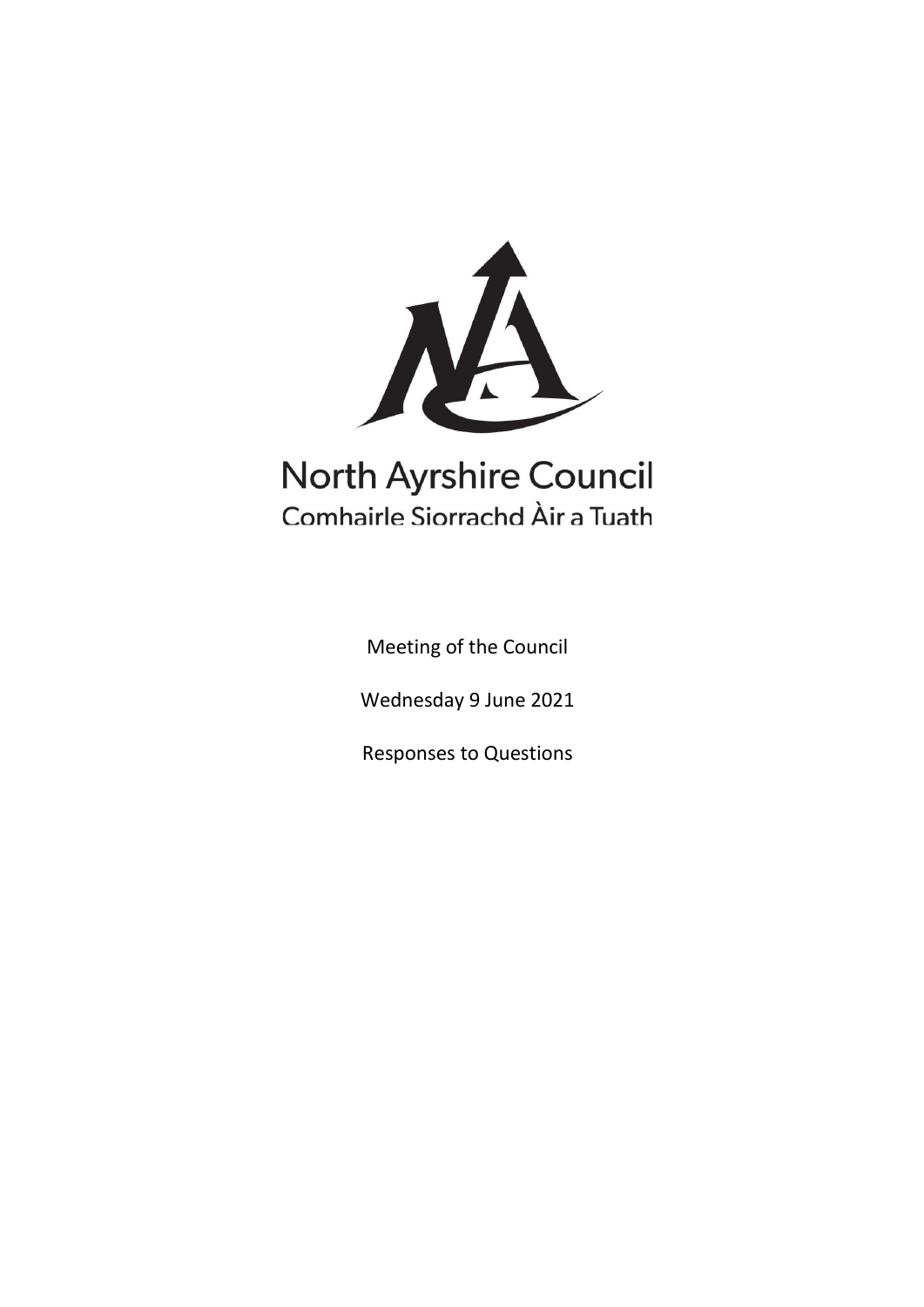(1) a question by Councillor Gurney to the Leader of the Council in the following terms:

"How many North Ayrshire Council contracts are let with British Gas?"

## **Response**

"On examination of corporate procurement records there are currently no active contracts in place with British Gas. We currently use the Scottish Government framework for gas and electricity with the gas supply contract through Total Gas and Power and the electricity contract through EDF Energy."

# **Question**

(2) a question by Councillor Larsen to the Cabinet Member for Education in the following terms:

"Can the Cabinet Member confirm the position with regard to Early years provision at the new Lockhart Campus?"

## **Response**

"The new Lockhart Campus, which will open for children and young people in August 2021, has been designed to meet the complex and significant additional support needs of children and young people in North Ayrshire. It has been built and designed to accommodate approximately 200 children and can cater for children from the age of 3 to 18.

At the start of every new school session, we consider the children and young people who will be in receipt of our services. This includes pre-school children. Working with our partner agencies, we review assessments and other information, carry out observations and hold planning meetings which involve parents and carers. The plans include the additional support required to enable a child or young person to access the service. For some this will be accessing a specialist resource of which there are several in our schools as well as in the new campus.

Presently, from August 2021, 203 children aged 5 to 18+ will attend the campus following appropriate assessment and planning having taken place.

For the forthcoming session, through the above individual assessments, our local early years centres and classes can meet the needs of the children beginning this stage of their education. Further information about the recent development of early years provision is included below.

The Lockhart campus can and will continue to be able to accommodate early years children who are assessed as requiring to access this facility in the future and this will continue to be determined on an individual basis as at present."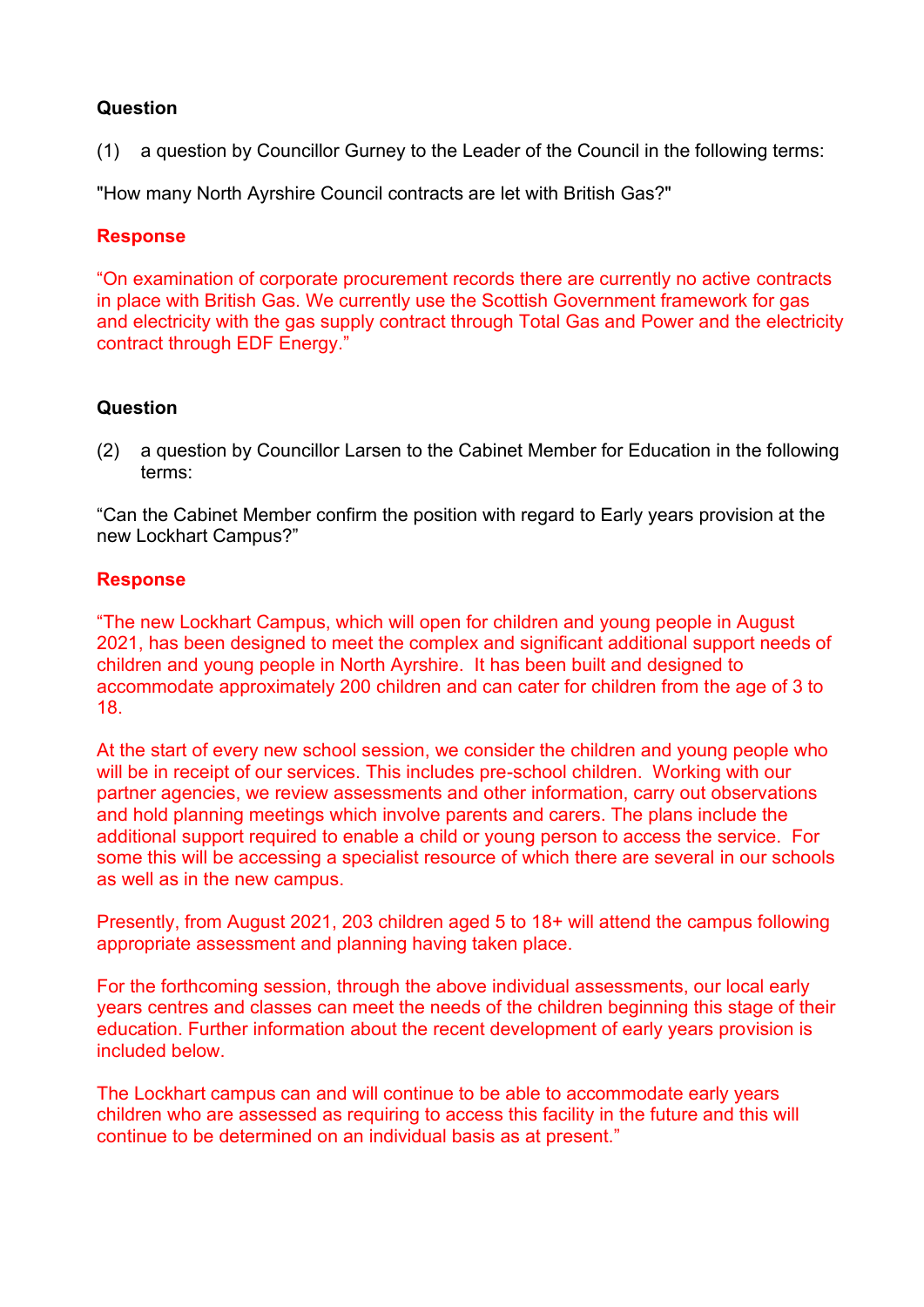(3) a question by Councillor McClung to the Cabinet Member for Participatory Democracy in the following terms:

"Having been approached by a number of constituents who had been unaware of the recently-held Consultation on Halls and Libraries I would like to ask the Cabinet Member for Participatory Democracy what steps were taken to ensure that the residents of Saltcoats knew this consultation was taking place, and what measures were employed to make it viable for interested parties to contribute their views, given that a large number of those who may have wished to do so do not have internet access, or the technical wherewithal to give responses other than in writing."

## **Response**

"The public consultation was in regard to the future delivery of services relating to libraries, halls and community centres through the development of the community hub approach. The consultation was based on two previous engagements which established, firstly, which services were valued for delivery locally by communities and, secondly, a range of options for delivery. The purpose of the consultation was to gather the opinions of the local communities on the proposals around community hubs and the future roles of libraries, halls and community centres.

Throughout the process North Ayrshire Council has continued to work closely with NAFCO and individual Community Associations. The proposal for each building has been informed and shaped through the community engagements and with the knowledge of each individual Community Association's aims and future aspirations.

This most recent consultation process ran from 5th March 2021 until 5th May 2021 offering nine weeks for the community to get involved and have their say.

The principles behind the new proposals were to:

- 1. Develop the Community Hub approach to reflect the learning from COVID. This is based on the success of a local, multi-agency approach, bringing access to service with dignity; and
- 2. Retain valued services and activities where possible, in partnership with community partners, whilst also having the advantage of reducing the Council's property portfolio to reduce financial commitments and carbon emissions.

In line with The Consultation Institute's best practice recommendations, a stakeholder reference group was identified to represent key interests, and the methodology was agreed. The Stakeholder Reference Group was chaired by an independent chair, Billy Brotherston, the Chair of the North Ayrshire Alcohol and Drugs Partnership. Its membership included representatives from the North Ayrshire Access Panel, the North Ayrshire Federation of Community Organisations (NAFCO), community representatives of older people, community representatives of young people, the two third sector interfaces (The Ayrshire Community Trust and Arran CVS) and community organisations not in membership of NAFCO.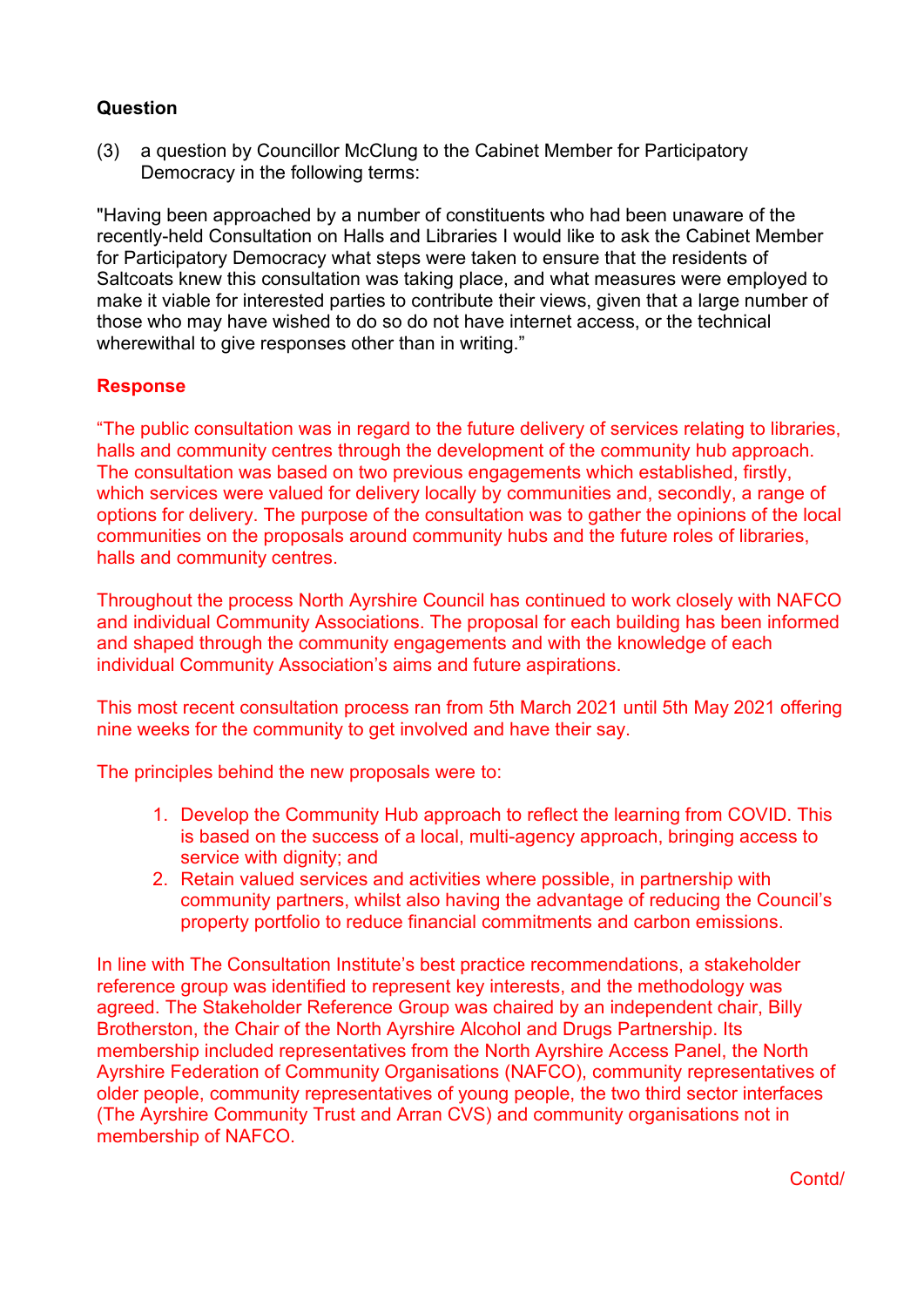The role of the Stakeholder Reference Group was set out in its Terms of Reference – this is in Appendix 1 of the Council Paper. The Group identified the consultation purpose and mandate, the methodology and definitions of terms and frequently-asked questions for the public and community organisations.

The mixed methodology was developed with the Stakeholder Reference Group and offered both online, written and telephone access to record individual and group views.

Mailing alerts were included with paper Council Tax bills and links were included in electronic Council Tax bills. This ensured that notification of the consultation went to every household in North Ayrshire.

The consultation process was conducted on the Consul platform, supported by CoSLA.

The Council's Communications department issued two separate press releases which were covered by local newspapers across North Ayrshire.

A video was developed to explain the consultation and was shared widely across social media.

Social media posts have been circulated using Twitter, Facebook and Linked-in by the Council, the Community Planning Partnership and Locality Partnerships. In addition, these were shared and reposted by a wide range of partner organisations.

An invitation to take part in the consultation was printed in the Housing Matters Newsletter and sent to all North Ayrshire Council tenants.

The North Ayrshire Federation of Community Organisations, the Community Facilities Service and the Library Service directly contacted member organisations, Community Associations and library user groups and asked for their communication to be shared with local contacts unavailable to the Council.

Elected Members were briefed in December 2020 and January 2021.

The Connected Communities team publicised and hosted locality stakeholder discussion meetings.

The team continued to promote and provide a telephone call-back service, which enabled those without digital access to make their views known.

E-mail submissions were invited and petition submissions were received.

The Consultation closed on 5<sup>th</sup> May, after being open for 9 weeks."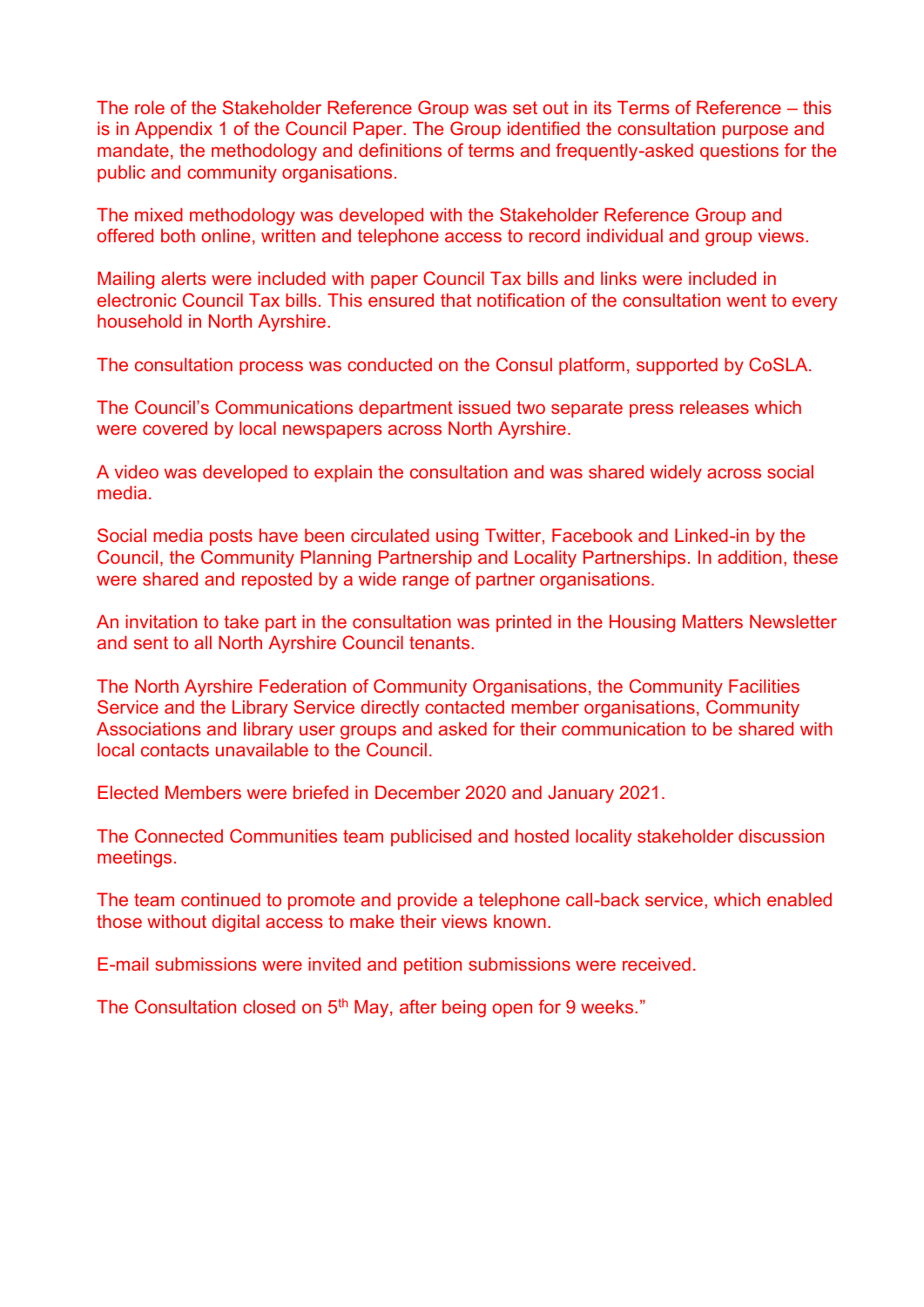(4) a question by Councillor Billings to the Leader of the Opposition in the following terms:

"South Ayrshire Council's Siobhian Brown and East Ayrshire Council's Elena Whitham were elected to the Scottish Parliament last month. Both have decided to remain as serving councillors. The Daily Record of 19 May 2021 states that Ms. Brown insisted the cost of a by-election to the public purse made any such move prohibitive. She is quoted as saying: "A by-election (in normal times) has a cost of around £45,000 to the public purse and three-month notice period." "After careful consideration, it is my intention to stand down from my current portfolio but remain as a councillor serving the constituents of Ayr West until the local government elections in May 2022."

Subsequently Councillor Joy Brahim, SNP councillor for Dalry and West Kilbride resigned her post of councillor stating that her work base has moved to Edinburgh. This will trigger a North Ayrshire Council by-election, presumably at similar cost to the public purse as that quoted by Siobhian Brown MSP, followed by another election in May 2022. As Leader of the Opposition, did Councillor Burns try to persuade Councillor Brahim to see out the remainder of her term to avoid the cost to the public purse of a by-election. Can Councillor Burns cast any light on whether this was a consideration in Councillor Brahim's decision?"

## **Response**

Councillor Burns will respond.

## **Question**

.

(5) a question by Councillor Murdoch to the Cabinet Member for Post-Covid Renewal/the Islands in the following terms:

"Can the Portfolio Holder for Islands please give exact details of what Shore Based Street Furniture, Footway and Lighting improvements will be provided over and above the Scottish Governments Funding of the Millport Flood Defence and how will it be funded?"

#### **Response**

"The latest public consultation in relation to the Millport Coastal Flood Protection Scheme has just been completed. This consultation included a comprehensive update on the project including the landscape and heritage aspects and sought community feedback regarding choice of material colour and finish for aspects of the scheme.

The exact details and funding package for shore-based street furniture, footway and lighting improvements will therefore be confirmed once all consultation feedback is gathered and prior to the construction procurement exercise which is scheduled to take place early next year. The £27m funding already allocated to the scheme includes provision for public realm elements which form part of the flood defence measures however there is an opportunity to attract external grant funding, for example via the Heritage Lottery Fund, which is being actively explored for complementary improvements."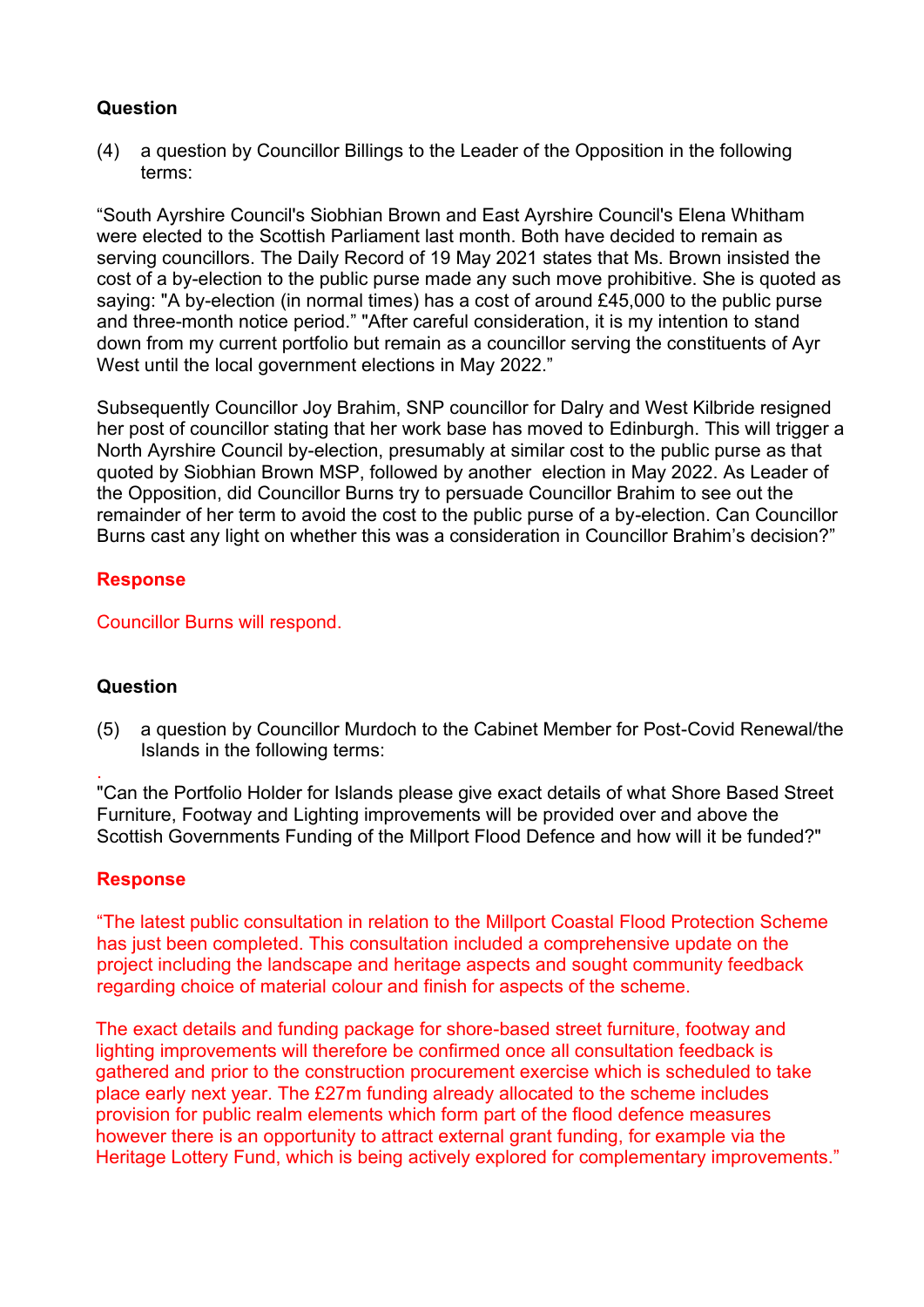(6) a question by Councillor Murdoch to the Leader of the Council in the following terms:

"Can the Leader of the Council please provide details of how North Ayrshire Council will finance the future maintenance of the Maritime Mile/Great Harbour project?"

## **Response**

"Cabinet recently approved proposals for investment in the Maritime Mile project at Irvine Harbourside. These proposals are at concept stage.

While these concept plans and the outline business case process have allowed significant levels of funding to be secured through the Ayrshire Growth Deal, more detailed proposals are yet to be developed and these are required to allow analysis of ongoing maintenance costs. The further development of proposals will also require a programe of public engagement.

Ongoing maintenance implications will therefore be considered at the more detailed full business case stage.

It should be recognised that the area is currently maintained by the Council and therefore not all costs will be additional."

## **Question**

(7) a question by Murdoch to the Leader of the Council in the following terms:

"Can the Leader of the Council please provide details of any current and future North Ayrshire Council initiatives to generate general income?"

## **Response**

"North Ayrshire Council currently generates around £7million annually from a range of external fees and charges. In recognition of the ongoing impact of the pandemic on citizens and businesses, at the Budget meeting of 4 March 2021, Council chose to freeze fees and charges at 2020/21 levels and not apply the 5% inflationary increase which had previously been planned before the pandemic impacted our lives. With that said however, the Council continues to explore and develop areas of income generation and has a wellestablished commitment to maximising the use of its assets, including for the generation of income, as part of our Community Wealth Building Strategy published in May last year. Officers are continuing to progress existing initiatives and develop new business cases with a particular focus on those which can contribute to the recovery phase of the pandemic.

**Contd**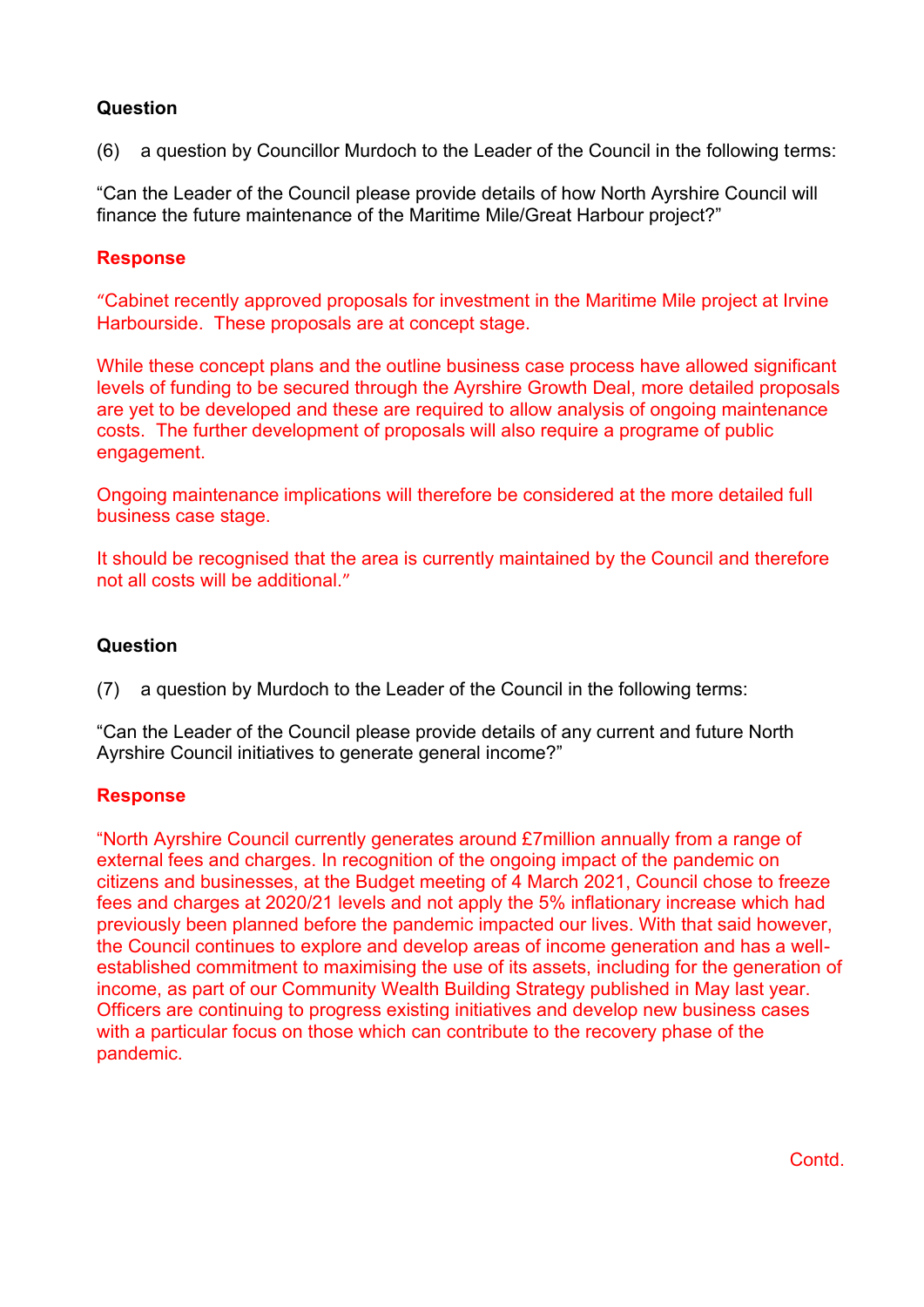Some examples of the Council's current initiatives in relation to the generation of income include:

- Renewable energy from the recently approved solar PV Farm at Nethermans former landfill site
- Catering
- Cleaning
- Commercial Waste
- Property related initiatives
- Grounds maintenance
- Car parking charges as part of the agreed implementation of Decriminalised Parking Enforcement.

Furthermore, a report will be considered by Cabinet later this month to provide an update on the Council's proposed roundabout advertising pilot which had been delayed due to Covid but will now progress, as well as details of a further Grounds Maintenance related income generation project."

# **Question**

(8) a question by Murdoch to the Leader of the Council in the following terms:

"Can the Leader of the Council please provide a specific date for the introduction of (DPE) Decriminalised Parking Enforcement?"

## **Response**

"In September 2019, full Council agreed that an application seeking the introduction of Decriminalised Parking Enforcement (DPE) across the North Ayrshire Council area should be prepared and submitted to Scottish Government.

A draft DPE application was thereafter submitted to Transport Scotland for assessment in March 2020. Progress of our application has been significantly delayed due to the ongoing pandemic. As a result, we do not anticipate approval of the application and subsequent implementation of DPE in North Ayrshire this term."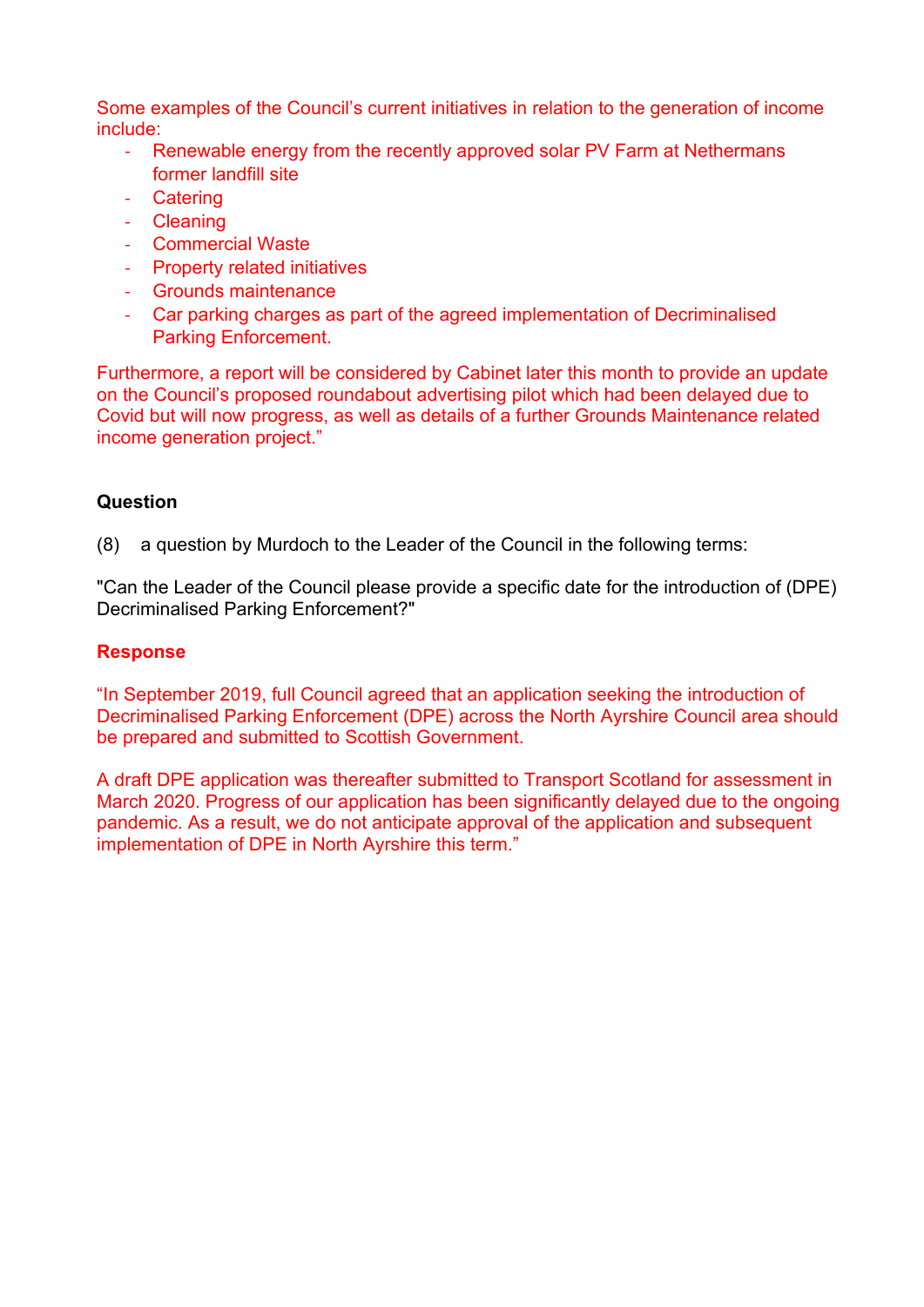(9) a question by Murdoch to the Leader of the Council in the following terms:

"Can the Leader of the Council please provide an update on the motion to write to the HSE & MAIB regarding an investigation in to the incident at Hunterston Parc Jetty on 2nd February 2021?"

# **Response**

"The resolution agreed at the Council meeting on 31 March 2021 was as follows:-

"North Ayrshire Council calls on the Marine Accident Investigation Branch (MAIB)/Health & Safety Executive (HSE) to carry out a full investigation into the incident on Tuesday 2nd February 2021 at Hunterston Parc where DS4 & DS8 broke free from their secure attachment to the Jetty.

Such an investigation should consider both the health & safety implications of the incident and the suitability of the Pier/Jetty and associated infrastructure for the permanent mooring of vessels of this size or type both now or in the future."

The Head of Democratic Services emailed all Members on 23 April to update us on the responses received from the Health and Safety Executive (HSE) and the Marine Accident Investigation Board (MAIB). He subsequently confirmed to Councillor Murdoch that he could share this response more widely should he so wish. In summary, the position as previously detailed to Members, remains:-

- Both MAIB and the Maritime & Coastguard Agency (MCA) have clarified that of the two vessels concerned only DS4 broke free from its secure attachment to the jetty and was then held by its anchor, which had been pre-deployed as a mitigation measure for such an event. DS8 remained alongside the jetty, albeit with tug assistance, so at no point was either vessel 'adrift'.
- The port operators, Peel Ports, have completed their investigation and have forwarded a copy of their report to MAIB. The vessel's Flag State, the Republic of the Marshall Islands (RMI) has commenced an independent safety investigation into the incident, with the aim of learning lessons to help prevent a reoccurrence. The UK is declared as a Substantially Interested State in that investigation, and MAIB Inspectors are working closely with and supporting the RMI.
- MAIB will not carry out its own investigation of this incident. However, in addition to supporting the RMI investigation they will review its investigation report when available. Based on its findings they reserve the right, if necessary, to issue a Chief Inspector's letter and recommendations to any parties whose action or inaction may have contributed to the incident.
- The MCA has confirmed that the vessels do not meet the definition of 'permanently moored' and that the MCA, rather than the HSE will take the lead for enforcement of health, safety and welfare provisions on board. The MCA has inspected the vessels. It is understood that enforcement action was taken by the MCA to address specific health, safety and welfare issues on board both ships.
- HSE does not intend to investigate this incident further."